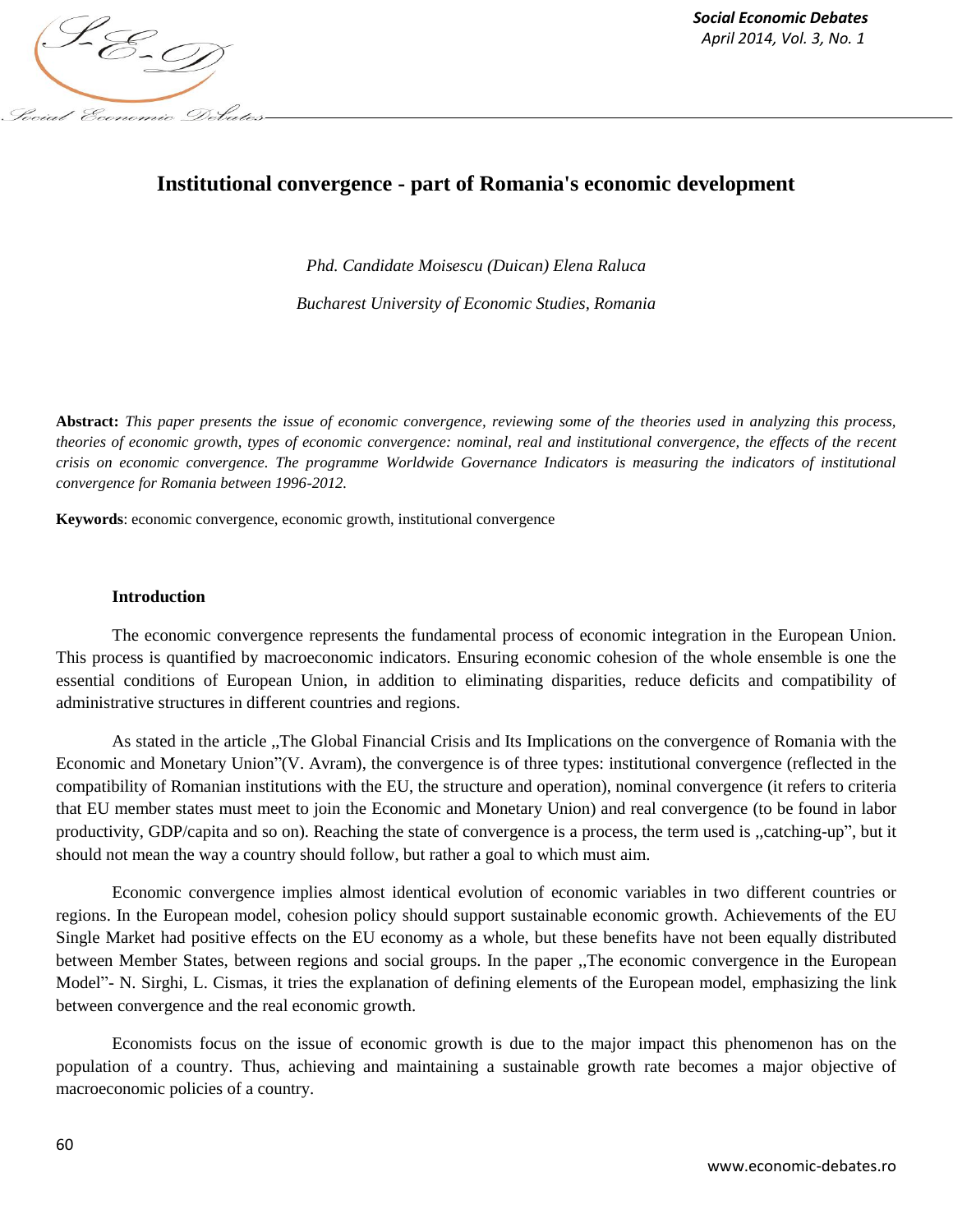#### **1. Theories of economic growth**

Social Economic Debates

Economic literature has been dominated by the neoclassical model of the 60's Solow-Swan (1956). Neo-classical economic approach developed Solow-Swan model, is based on the appearance of exogenous growth, with the next assumptions (,,Economic Convergence in the European Union"- M. Marinaş): the capital is subject to decreasing returns; countries that have the same characteristics in terms of population growth, technical progress and investment rate will record income that will converge to the present value in the most developed country; perfect flexibility of production factors causes the reduction of regional disparities; scale yields are constant; technical progress is exogenous.

On short-term, net capital accumulation contributes to the stimulation of growth. Economies will tend to steadystate, regardless of the capital stock. If countries have the same structural parameters  $(s, n, \delta)$ , then it will tend to the same equilibrium level of income per capita, which leads to the absolute convergence hypothesis: as income levels approaching steady state rate growth is reduced.

According to Solow's vision, technical progress can support the catching-up and investments influence the economy on medium-term. Going forward, the differences may increase if no action is taken to improve education, technology and business. Increasing regional disparities within Member States and the entry of less developed countries in the EU has led to distancing from the neoclassical approach. Interest in this model of growth began to decline in early 1970, when economists have turned their attention to other indicators such as unemployment, inflation and the oil shocks.

Since the 80s (Romer, 1986), there is a revival of interest in growth theory and thus a second generation of models arises. It brings the following improvements: an attempt to explain aspects of data which is not discussed in neoclassical models, highlighting the differences between the growth rates of different countries. These models are seeking to explain the long-term growth rates as the result of rational behavior of economic agents that optimize their behavior reflecting the structural characteristics of the economy. They are models of endogenous growth.

In the economic literature, two main categories of economic convergence highlights: convergence type  $\beta$ and convergence type  $\sigma$ . The first type involves higher growth rates for poorer countries than for richer countries, and the second relates to reduction of the GDP/capita dispersion, in time, within a group of countries. You can add a more recent concept, convergence type  $\gamma$ , which involves using Kendall index for testing beta convergence (,,Convergence, divergence and EU Cohesion: Conceptual and literature review "- A. Zait).

Theories of economic growth are closely related to those of economic convergence. Besides neoclassical theory (which emphasizes the idea of absolute convergence) occur and neo-liberal theories (where, first, the gap is widening, then, it arrives from a period of divergence to one of convergence). In the same paper, it is stated that prudence in the support of convergence is found in the neo-classical theories improved (augmented). Endogenous growth is divided into two groups of theories: of endogenous innovation (Schumpeterian endogenous innovation) and endogenous capital (endogenous broad capital). Finally, the existence of long-term divergence is supported by Myrdal, Kaldor, Perroux under the form of regional growth patterns.

The structural transformation of the economy and the rapid catching development is achieved through economic convergence of a country that has both community and internal sources. Economic convergence process is supported by cohesion policy (,,Economic Convergence in the European Union"- M. Marinaş).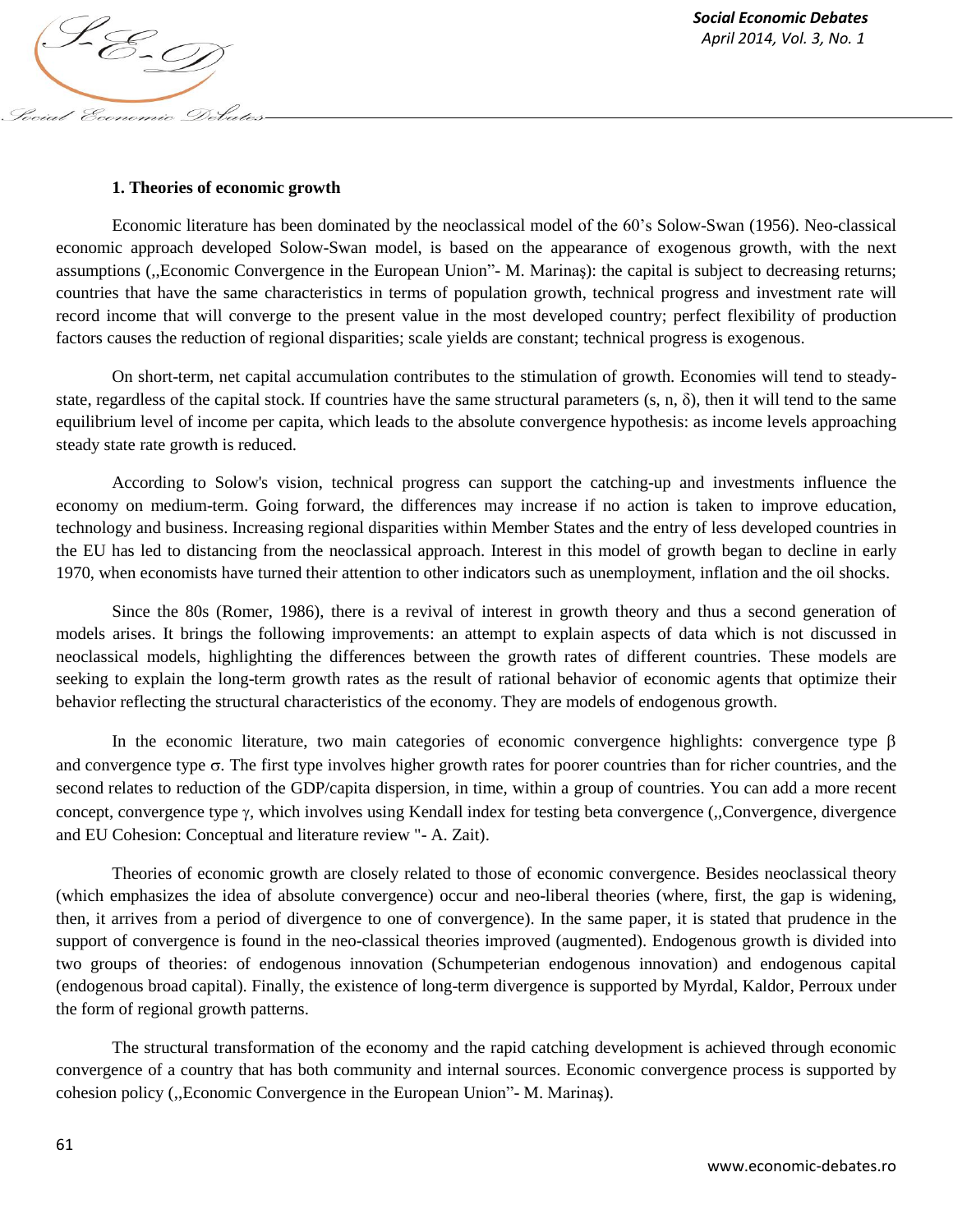*April* 2014, *Vol. 3, No. 1*<br>*April 2014, Vol. 3, No. 1* Social Economic Debates

The financial crisis of 2007-2008 brought to light a number of weaknesses within the European Union and the euro area. Amid them, the need for better coordination between Member States' economic policies became evident. Fiscal surveillance is the first component in the new coordination, introducing constraints in real convergence process towards limiting public investment for the catching-up process.

As it is noted in the article ,,Romania between sustainable development and real convergence" (Ghizdeanu I.), an improvement in the real convergence is a difficult process because of the international context of the financial and economic crisis, and the divergence of macroeconomic stability and growth necessary to accelerate the process of catching-up to the EU average. This process is affected by globalization and financial integration.

There are many issues that our country should consider: catching-up process is lengthy, financial discipline should be imposed in the economy, macroeconomic policies should promote growth and stability.

Member States wishing to join the euro area must turn their attention to the risks related to convergence. Countries that accumulate large internal and external deficits are very vulnerable. With the financial crisis, lending slowed and conditions of grant have escalated.

Also, the recent financial crisis illustrates the attempts that a monetary union, which contains different countries, encounters. Costs and benefits of a monetary union have been considered in the literature and are closely related to the theory of optimum currency areas (R. Mundell, 1961). Among the criteria of optimum currency areas there is the similarity of business cycles with a very important role because the more synchronized business cycles are, the costs abandoning monetary independence are lower (,,Has the Business Cycle Changed euro synchronization? Evidence from the core and the periphery"- S. Lehwald). Frankel and Rose (1998) argues that the mere participation in a monetary union may lead to a greater synchronization of business cycles. On account of the recent financial crisis, a new line of argument has emerged. According to the Sinn et al. (2011), the introduction of the euro promoted imbalances on inflows of private capital and competitiveness of Member States. Excessive capital imports supported economies on the periphery of Europe (in countries such as Greece, Ireland, Portugal and Spain) and at the same time, the core Eurozone countries have experienced low rates of investment, which led to economic stagnation. Changing the perception of risk occurred with the appearance of the financial crisis changed the existing models and has led center countries on a faster return, while the periphery countries have encountered difficulties in economic recovery.

#### **2. Institutional convergence**

Institutional convergence is reflected in the economic and administrative compatibility, in that the same values, laws and uniform procedures and consistent business environment in the European Union. If it would be made an analysis on the basis of institutional performance, assessing the quality of political and economic institutions of society, it would start from the known analysis of the institutional framework, namely: Worldwide Governance Indicators program from the World Bank, Index of Economic Freedom from the Heritage Foundation, Bertelsmann Transformation Index, indicators of the European Bank for Reconstruction and Development etc.

The question is to what model of institutional convergence should head a developing country? The role of the institutions, relationships between them, how they affect social and economic activities, could formulate a response. Worldwide Governance Indicators Program examines and measures the quality of governance in 215 countries based on governance indicators. The quality of governance can be assessed in three ways, according to the authors of the program: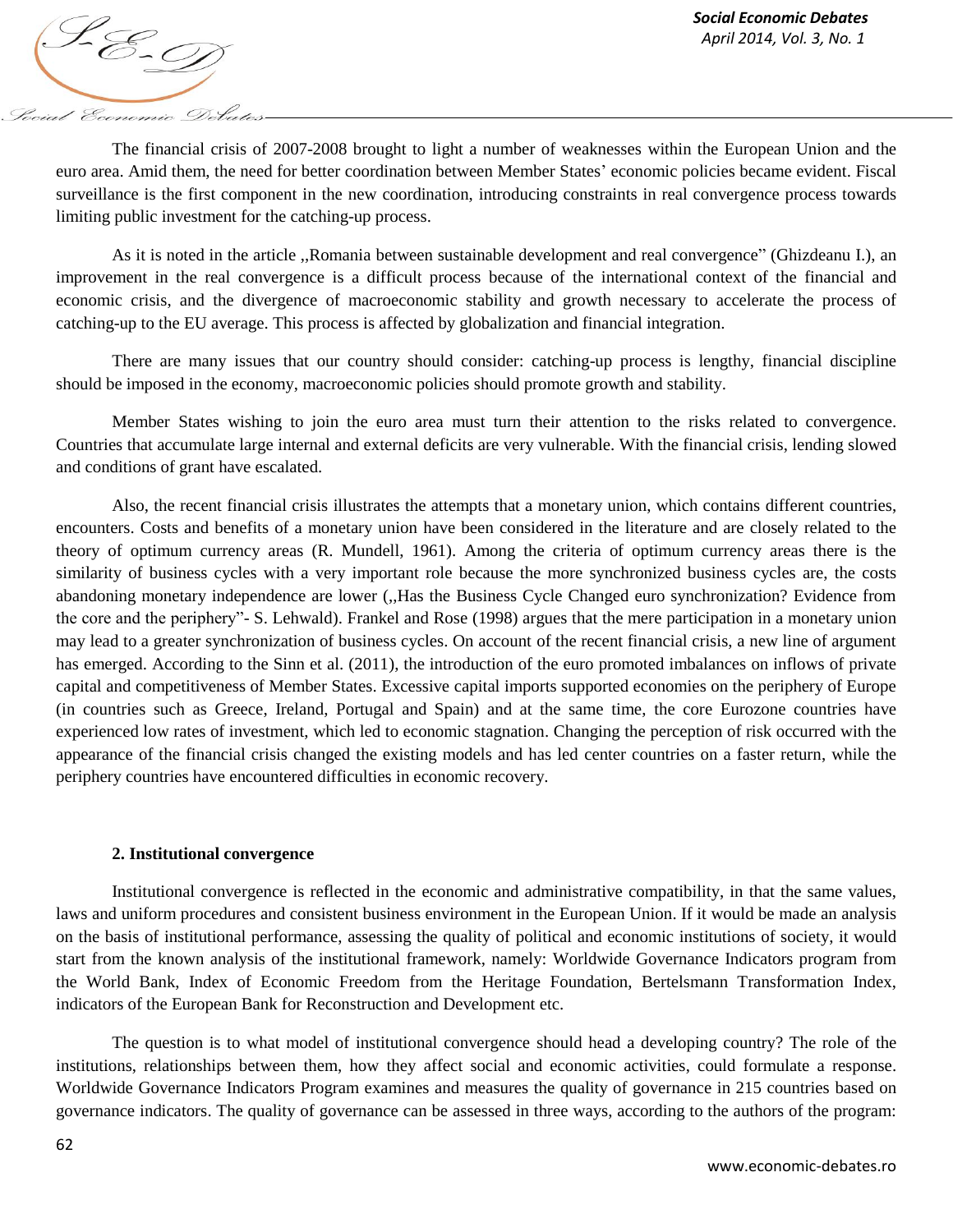

the process by which governments are selected, monitored and replaced, the capacity of the government to formulate effectively and implement sound policies and the respect of citizens and the state for the institutions that govern relations between them (Prisecaru, P. - The process of institutional convergence).

Launched in 1990, the program examines six aggregate indicators of governance: 1) control of corruption; 2) the effectiveness of the government (the government's ability to implement policy measures); 3) political stability and absence of violence; 4) freedom of speech and accountability; 5) the quality of regulations; 6) the rule of law.

The first indicator measures people's perception of the degree of corruption. The second aggregate indicator, government's ability to implement and formulate sound policies, is measured by the quality of public services. The indicator shows people's perceptions of the quality of public services, dependence on political pressures and people's perception of the competence of civil servants.

Political stability and absence of violence refers to indicators on which measured people's perception of the possibility that the government will be overthrown by unconstitutional or violent means.

The fourth indicator includes elements such as aspects of the political process, the extent to which a country's citizens are able to elect governments, freedom of expression, media independence. Quality regulations indicates people's perception on the ability of governments to formulate and implement policies and regulations to promote private sector development, market control, monitoring banks etc.

The primacy of the rule of law includes indicators that measure the extent to which economic agents follow the rules of society, the way people perceive efficacy judgments, enforcing contracts and property rights.

Control of corruption captures the extent to which public power is exercised for private gain, both small and large forms of corruption, and state capture by elites and private interests. Estimated aggregate indicator gives the score for the country in units of a standard normal distribution, -2.5 to 2.5, where higher values correspond to better governance. Distribution indicates the country rank among all countries covered by the aggregate indicator, with 0 corresponding to the lowest rank and 100, the highest rank.

Between 1996-2012, according databank.worldbank.org, Romania had the best level of estimation in 2006 (- 0.15123) and the lowest level in 1998 (-0.68355) and on the distribution between countries, the best level 2011 (55.45024) and the lowest all in 1998 (30.2439). Corruption is a major problem in Romania and is sometimes regarded as an institution itself. It may harm economic growth in that public funds may be diverted to corrupt politicians, it may distort public investments. Development of local institutions and their transparency should lead to lower corruption.

Government effectiveness capture people's perceptions of the quality of public services, the degree of independence from political pressures, the quality of policy formulation and implementation, and the credibility of the government's commitment to such policies. Romania recorded the best level of estimation in 2004 (-0.16741) and the lowest level in 1998 (-0.62289) and on the distribution between countries, the best level in 2004 (51, 21951) and the lowest in 1998 (28.29268).

Political stability and absence of violence/terrorism captures perceptions of the likelihood that the government will be destabilized or overthrown by unconstitutional or violent means, including politically-motivated violence and terrorism. Romania recorded the best level of estimation in 1996 (0.491467) and the lowest level in 2000 (-0.48184) and on the distribution between countries, their best all in 1996 (62, 5) and the lowest in 2000 (30.28846).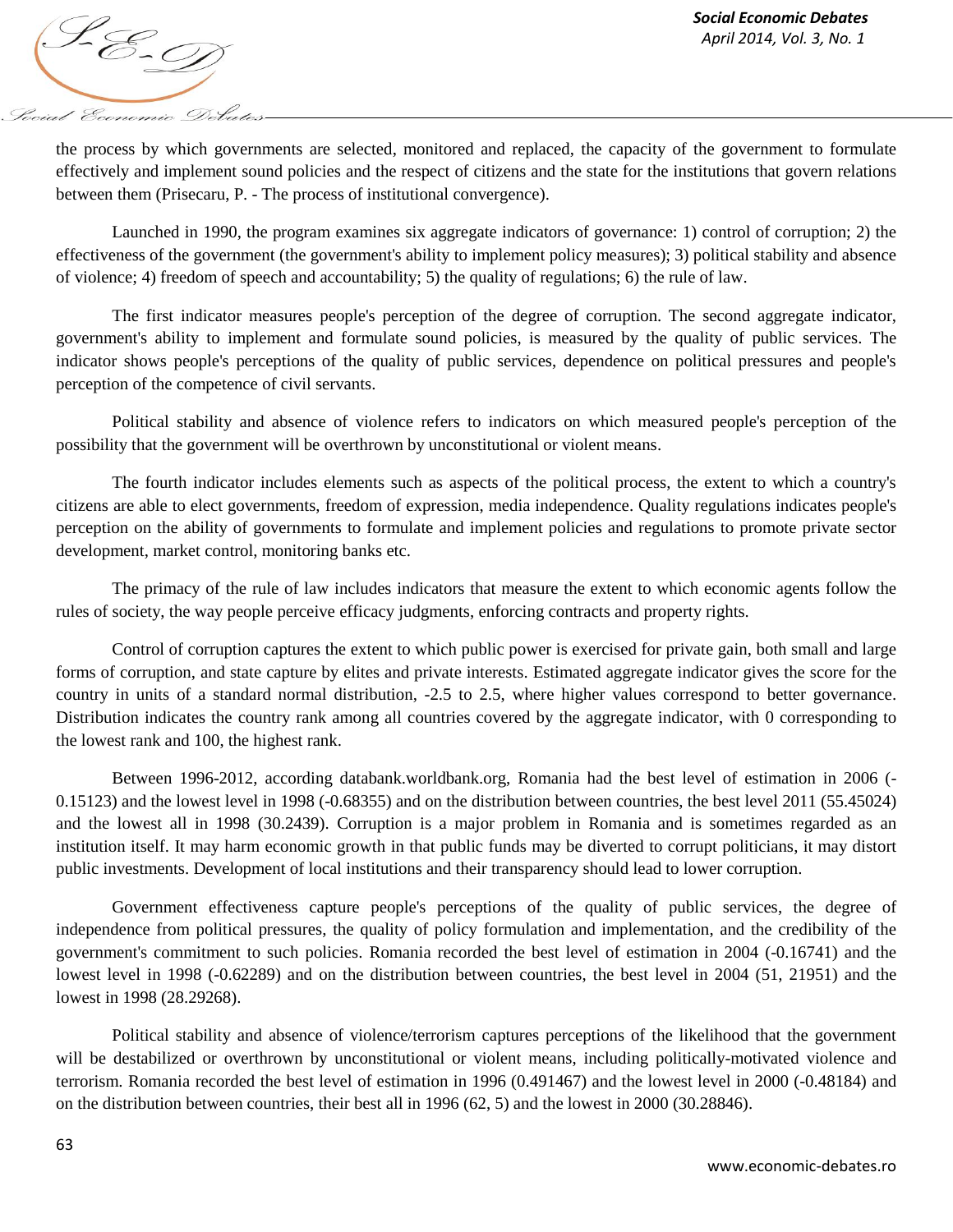

Freedom of expression and accountability capture the extent to which a country's citizens are able to participate in selecting their government, as well as freedom of association and a free media. Romania recorded the best level of estimation in 2006 (0.523252) and the lowest level in 1996 (0.242133) and on the distribution between countries, the best level in 2003 (55.76923) and the lowest in 2000 (47.54902).

Rule of law refers to the degree to which businesses and individuals trust and respect the rules of society. Romania recorded the best level of estimation in 2011 (0.047627) and the lowest level in 2002 (-0.26889) and on the distribution between countries, the best level in 2011 (56.80751) and the lowest in 2003 (44.97608). Property rights are considered one of the most important economic institutions, having a big influence on long-term growth and on financial development.

Quality of regulations indicates people's perceptions on the ability of government to formulate and implement sound policies and regulations that permit and promote private sector development. Romania recorded the best level of estimation in 2011 (0.656941) and the lowest level in 2000 (-0.11845) and on the distribution between countries, the best level in 2011 (74.40758) and the lowest all in 2000 (47.54902).

The quality of institutions reflects their performance. However, there is danger of confusing good institutions with those that generate growth, ie, a set of economic institutions can be good in certain periods and weak in others. Although empirical evidence are supporting a strong effect of economic institutions on economic growth, it can be said that the relationship would be reversed, ie, economic growth leads to the formation of better institutions.

Romania has made progress on institutional convergence line in the community acquis, which led to joining the European Union in 2007, meeting the criteria of membership. The four sets of criteria for membership (political, economic, acquis absorption, public administration reform) led to the redefinition and restructuring of old institutions. But the institutional convergence process is not completely; it must continue, increasing the convergence potential of Romania to the European Union.

### **Conclusions**

From Adam Smith to the founders of the new institutional economics (Ronald Coase, Douglass North and others) it is written in the literature about the impact of institutions on economic growth and convergence. Douglass North and Robert Thomas emphasize the important role of institutions in economic growth. How people decide to organize society is the way that determines its prosperity. Thus, public institutions outlined with their specific tools the economic environment, stimulating or discouraging capital accumulation, adoption of new technology etc. The difference between institutions and other fundamental causes that underlies the economic growth lies in the fact that it is a social choice, choice that is made by the majority of society, or a group of individuals. It can be said that the manifestation of economic convergence is determined by the quality of public institutions, given that adoption of new technologies is influenced by economic policies, level and quality of human capital depends on the education system, on the policies adopted in education and research (Prisecaru, P. - ,,The process of institutional convergence").

Economic convergence is an essential component of development, but not the only one. Development is not simply an economic phenomenon, meaning more than the material and financial aspects. It is equally a social phenomenon that requires more than an increase in productivity per capita. Development means the elimination of poverty, unemployment and inequality (discrimination). The path to human development is given by both the